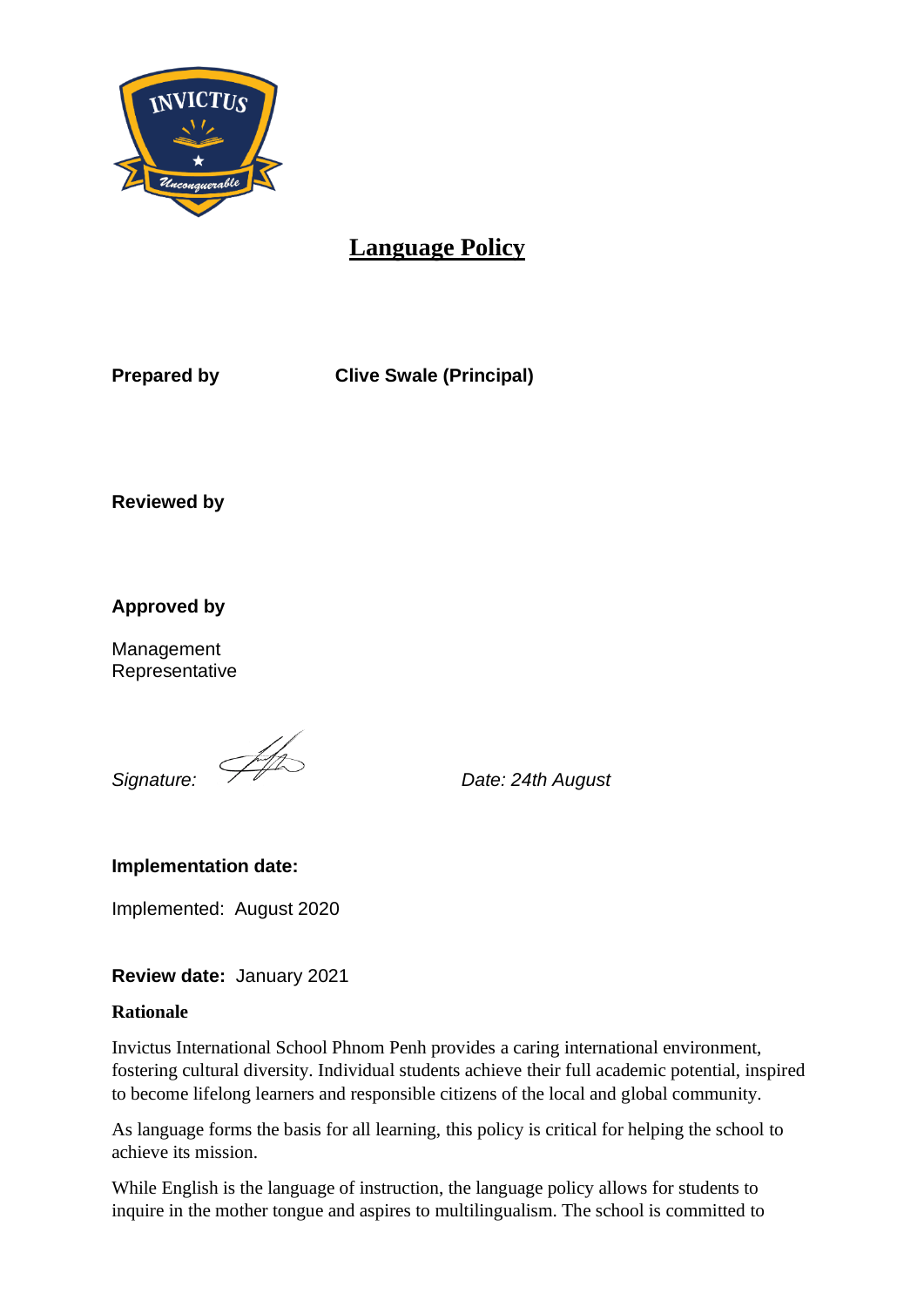providing as much diversity of language instruction as possible. As English is the language of instruction for the majority of subjects (other language subjects excepted) the schools will expect all students and staff to communicate in English around the campus.

The language policy validates the equal status of all languages. It endorses an awareness of the host country's culture and language by teaching Khmer, Chinese and French at all acquisition levels throughout Key Stage 3 and offering Chinese and French as options for native/confident speakers at IGCSE level. The Khmer, Chinese and French programme in each section of the school reinforces literacy and cultural identity and reflects the multilingual society we live in. The modern foreign languages programme will develop an understanding and respect for other cultures.

The language policy recognises the transfer of any cognitive skills from Khmer, Chinese and French to English and vice versa and the acquisition of additional languages. This process encourages the acquisition of higher order thinking skills and development of multiple perspectives. The policy also recognises the importance of all teachers differentiating instruction for students at different levels of language acquisition.

This language policy is a working document developed within the secondary school. This document outlines our school's linguistic and academic goals and defines the programme designed to help our students attain these goals. This policy is intended to provide an overview and guiding principles for language learning at Invictus Phnom Penh Campus which permeates the entire school curriculum through authentic contexts in a culturally rich and diverse environment.

## **AIMS**

We aim to nurture an appreciation of the richness and diversity of language. Language does much more than promote cognitive growth; it is crucial for maintaining cultural identity and emotional stability. The acquisition of more than one language can enrich personal growth and help facilitate international understanding. As language, by its very nature, is integrated into all areas of the curriculum every teacher within the school is considered a language teacher.

At Invictus, we aim to foster in students the ability to think and express themselves with precision, clarity, confidence and imagination in at least two languages. Language development in more than one language enriches personal growth, provides cognitive advantages and can support development of international mindedness. We strive to address the particular challenges of those students who are learning in a language other than their mother tongue by providing an integrated, well-implemented English as an Additional or Second Language (EAL or ESL) programme. We endeavour to integrate students' cultural and linguistic heritage throughout the curriculum.

## **ADMISSIONS POLICIES**

Applicants are required to sit the CAT4 or Year level assessment and if required also complete a questionnaire that indicates their proficiency in their mother tongue, English and other languages (see appendix 1). The verbal score in the CAT 4 or Year level assessment along with the interview will help determine the need for English support or in extreme cases the need for an English Immersion programme.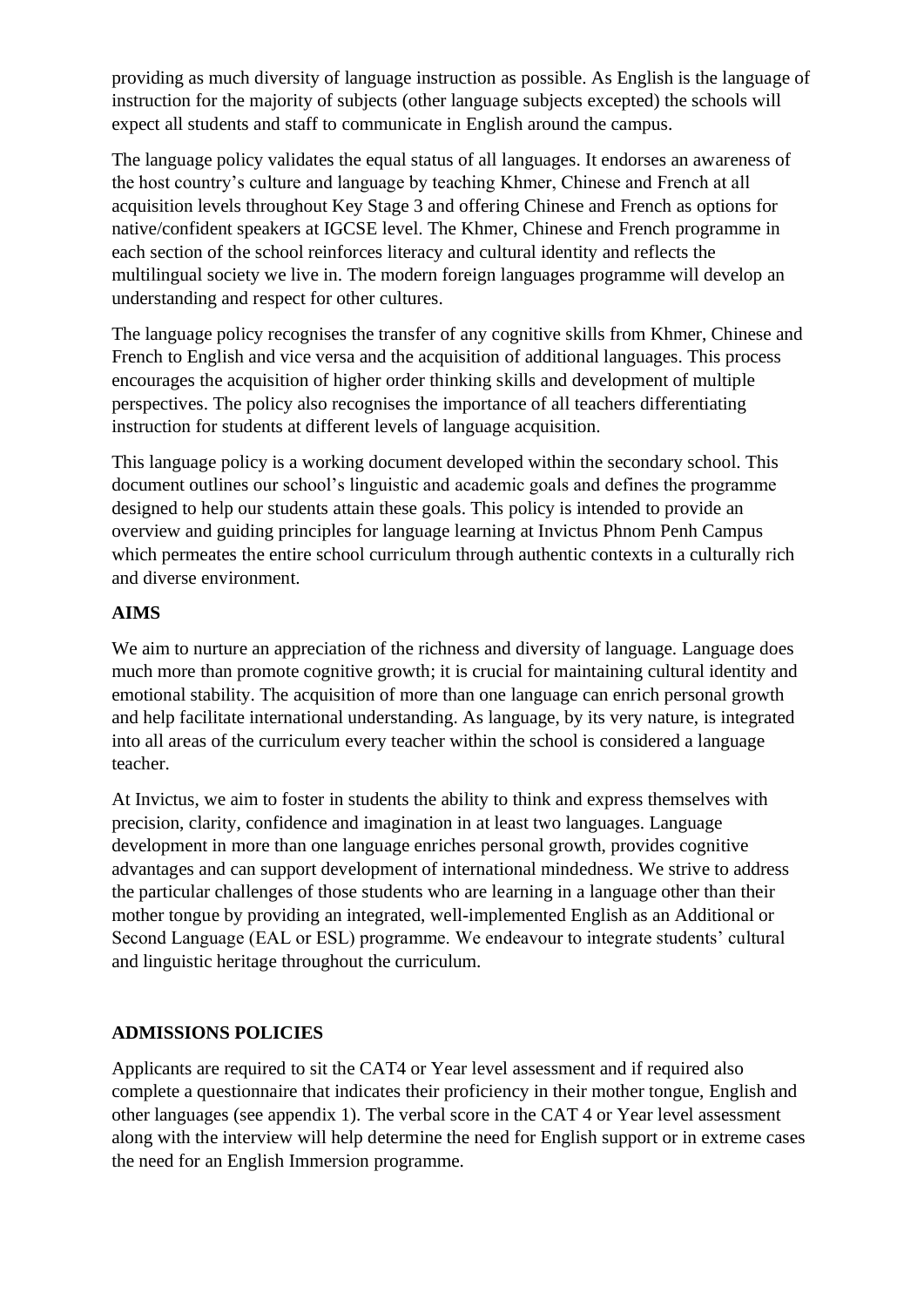Admissions will notify the English department of all EAL/ESL student applicants. All applicants are required to take CAT-4 tests to indicate their strengths, weaknesses and learning preferences.

## **LANGUAGE PROGRAMMES OVERVIEW**

## A. Pedagogy

At Invictus, we recognise that all teachers are also language teachers who have the responsibility to facilitate language acquisition and promote communication skills through their grade level and content area classes. Lessons must be structured to allow all students access to curriculum/syllabus

## B. Assessment

While language acquisition follows distinct stages, students' rate of acquisition varies greatly from individual to individual. Therefore, language teachers assess all language skills (reading, writing, listening and speaking), regularly differentiating through scaffolding or extension as required.

Formative and summative assessments in the classroom provide information on language growth. Language teachers regularly standardise students' work to ensure a fair application of assessment criteria (UK National Curriculum Attainment Levels and IGCSE).

Standardised tests and external examinations in the Secondary School also provide evidence of language acquisition levels e.g. Cambridge Checkpoint (Year 9)

Students who are identified as requiring additional support in English to access the curriculum will be placed in the appropriate English language acquisition class and assessed regularly to monitor progress. A student may exit from some or all of the scheduled EAL/ESL classes when the student can participate fully in aspects of the regular educational programme. When evaluating a student's possible exit, a team consisting of the EAL/ESL teacher, a subject teacher and a Leadership team member will use information from several sources to make the determination to exit the student from the programme. Parents will be informed about the decision before the transfer takes place.

## **Professional Development**

As it is an expectation for all teachers to be language teachers, training focused on integrated language instruction should be offered throughout the year.

## PROGRAMMES

All students are required to study English at IGCSE. Invictus Phnom Penh will offer English First or Second Language, Chinese First or Second Language as well as option to take IGCSE French (opportunities to learn other languages may be offered during Additional Curriculum Time. Confidence in learning a language can support achievement in all subject areas, increase self-esteem, and enhance intercultural understanding and international-mindedness.

## English

In Key Stage 3 of the school, students study English language and literature (combined five periods per week) whilst in KS4 students who are studying English First Language will be given an opportunity to study English Literature at IGCSE level. English will also be offered at A level.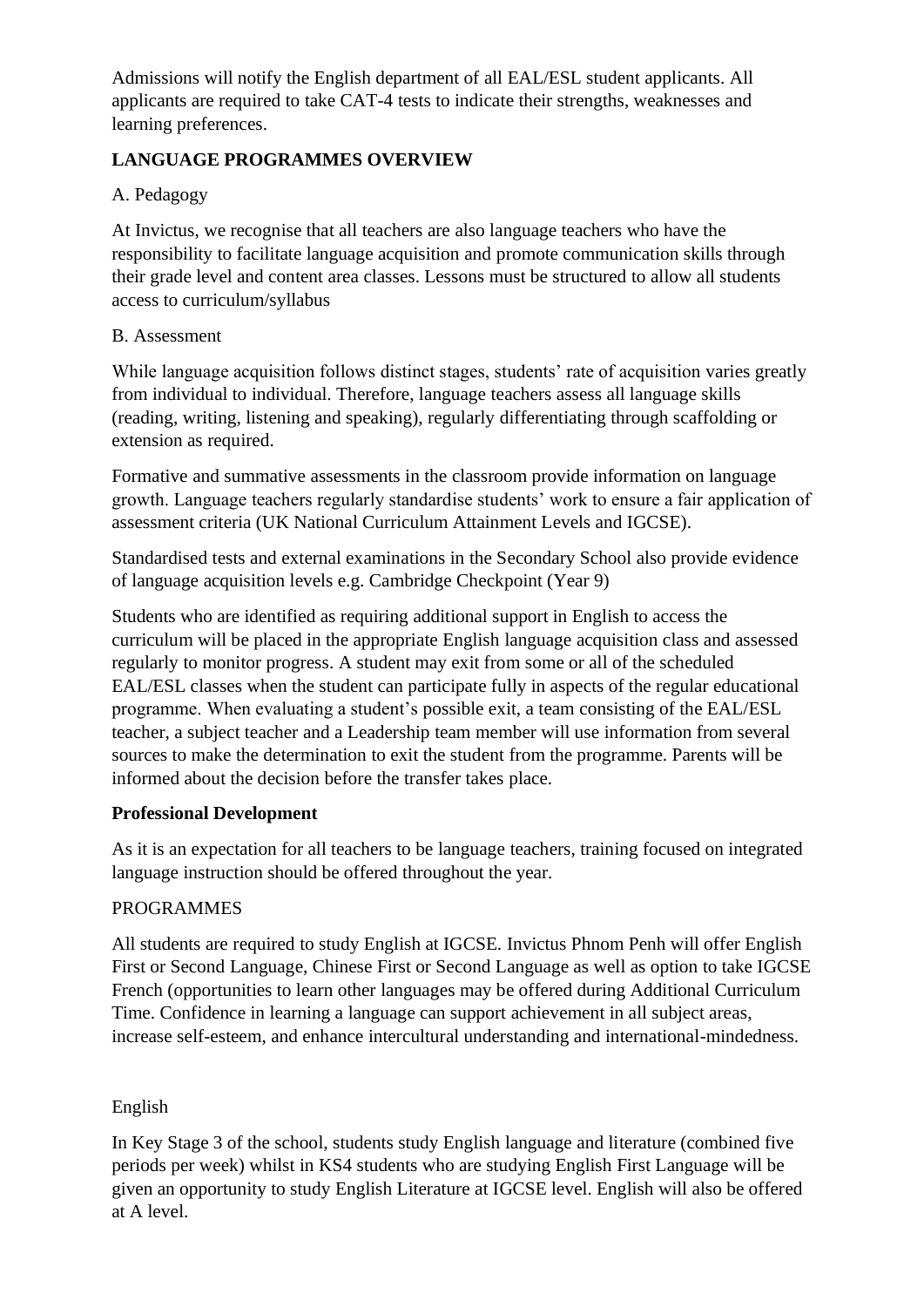### Chinese and French

Native Chinese and French speakers receive language instruction in their mother tongue beginning in Year 7 as a first language. Native Chinese and French speakers in the IGCSE programme will have the opportunity to study Chinese or French at the language A level.

## Other Mother Tongues

Mother tongue development opportunities are offered for students on a regular basis - outside the school timetable or during ACT

## **ENGLISH LANGUAGE ACQUISITION PROGRAMME**

## EAL and ESL

English language learners who are unable to fully access the academic curriculum delivered in English receive specialised instruction in English language acquisition from qualified staff on a regular basis. EAL and ESL classes are normally scheduled against Mandarin/ACT classes but can take place at other times as appropriate or the level of support is required. In cases where a student's English level means they are unable to access the curriculum in a subject they may be withdrawn from that subject to receive additional English support. In Key Stage 4 students receive additional individualised or small group English and academic support scheduled as appropriate.

## English Second Language

In IGCSE, EAL/ESL students study the English Second Language course. This course follows the Cambridge IGCSE curricula and develops students' language and literacy competence in English as well as intercultural competence. The English second language classes are scheduled against the English First language classes.

## OTHER LANGUAGES

Studying a third language is not a requirement but when available opportunities will be offered to students to do so. While a student's previous knowledge or exposure to a language is ascertained during the interview or through the language questionnaire, the admissions forms, where possible the school will support the student in developing their mother tongue and if possible achieving an external qualification. If student numbers are sufficient French and/or other languages may be offered. Students entering another language class as a beginner will be assessed with appropriate criteria for reporting purposes.

## Chinese and French

Native or close to native speakers can take Chinese or French first language classes at IGCSE and A Level depending on pass grade at IGCSE.

## A Level

For A level there must be a minimal exposure to the language previously. A student will not be allowed to begin an A level language course unless:

- it is their native language
- if they have studied that language for more than two years immediately prior to starting Year 12,
- or in the event they have taken an IGCSE in the language, achieved a grade C or higher at IGCSE.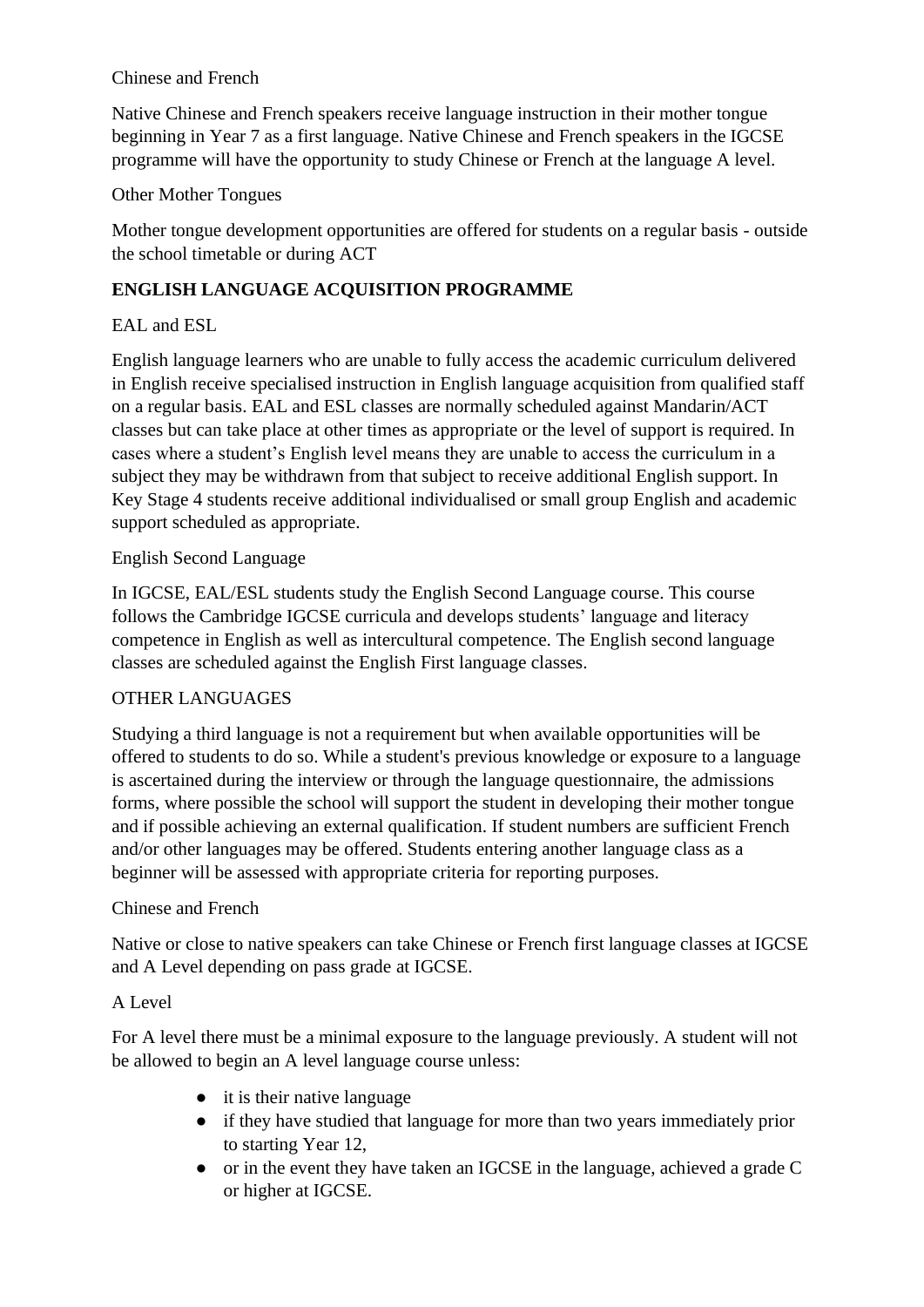### **SUPPORT SERVICES**

Language Learning and The Study Area

The schools study area stock books in languages other than English and students also have access to the internet in the study area.

Learning Support

Invictus Phnom Penh ensures that students with additional learning needs are given linguistic opportunities, provisions will be made available for a range of additional learning support needs whenever possible.

#### **PARENTS AND COMMUNITY**

Parental Involvement

Parents are an integral part of our community of learners and can provide tremendous support for language learning at Invictus. Parents are involved as mother tongue teachers and can provide resources for other language programmes.

Language Provision for the Invictus Community

Khmer classes are available for new staff during their induction week. Further classes are to be made available and advertised both in and out of school.

English language classes will be made available to parents and the local community when possible.

Published Materials

Students, parents and staff members at Invictus originate from different countries and educational systems. To maintain consistency in published materials, UK English spelling will be used for our formal written documentation.

#### **REVIEW**

The language policy will be reviewed regularly as part of the curriculum review cycle and as part of the whole school improvement plan.

The Senior Leadership team will review the implementation of the policy in classrooms and throughout the school on a regular basis as part of the appraisal process.

#### GLOSSARY

ACT = Additional Curriculum Time

AEN = Additional Educational Needs

 $EAL =$  English as an Additional Language

ESL = English as a Second Language

IGCSE = International General Certificate of Secondary Education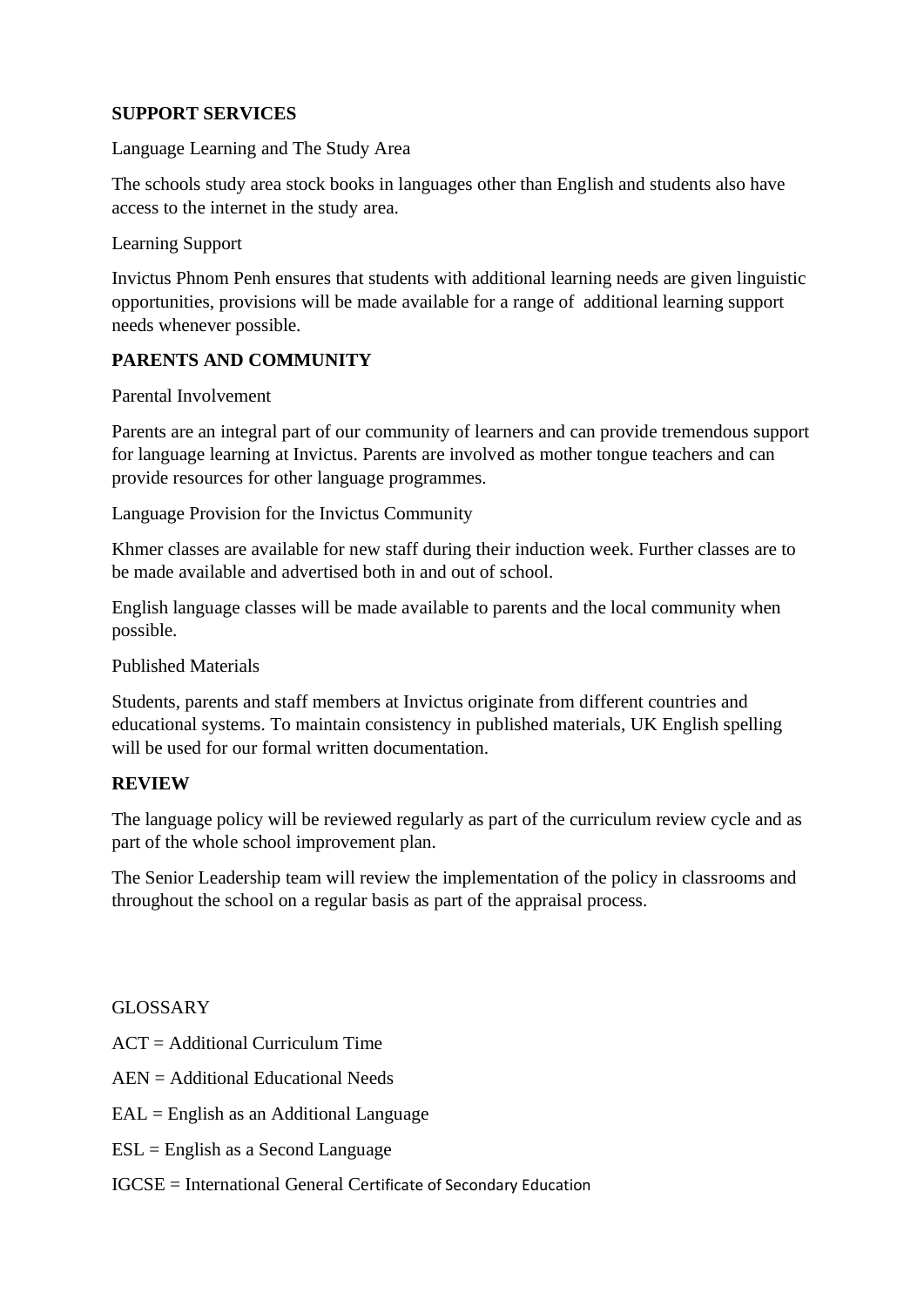Appendix 1

# Language Profile Form

Name: Year Group Applied: Nationality:

1. What is your Mother Tongue/Native Language/Language Spoken at Home …………………